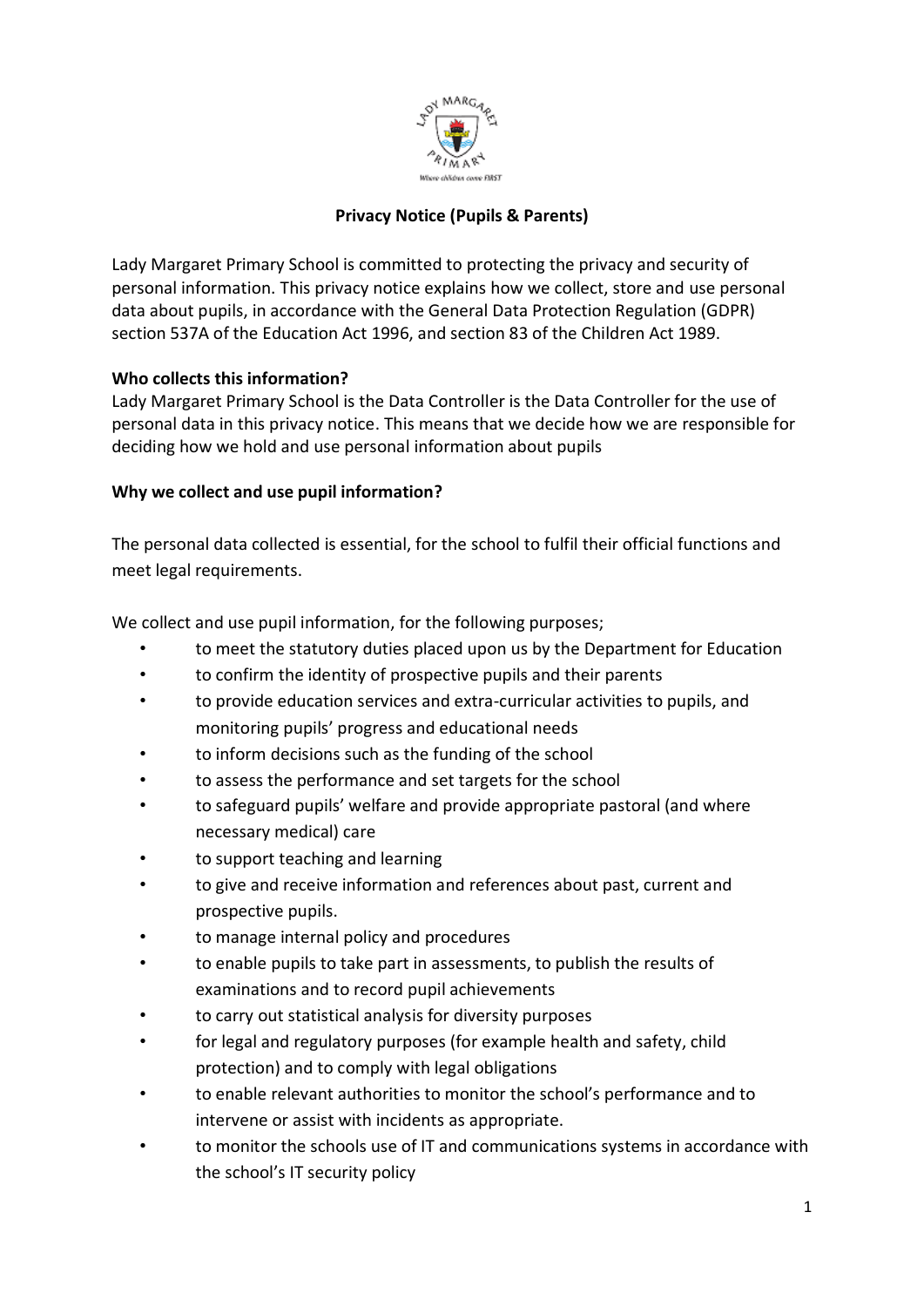- to make use of photographic images of pupils in school publications, on the school website and on social media channels
- to ensure safety and security (for example CCTV)
- to assess the quality of our services

## **The categories of pupil information that we collect, hold and share include:**

- personal identifiers and contacts (such as name, unique pupil number, contact details and address)
- Emergency contact and family lifestyle information such as names, relationship, phone numbers and email addresses;
- characteristics (such as ethnicity, language, and free school meal eligibility)
- safeguarding information (such as court orders and professional involvement)
- attendance (such as sessions attended, number of absences, absence reasons and any previous schools attended)
- Financial details to facilitate online payments;
- Performance and assessment information such as test results and teacher assessments;
- Behavioural information (including exclusions);
- Special Educational Needs information such as assessments carried out in school or by other professionals and interventions carried out in school;
- Relevant medical information, such as information about medical conditions or allergy information and details of medical practitioners involved in a child's care;
- Images of pupils engaging in school activities and images captured by the school's CCTV system;
- Information about the use of our IT, communications and other systems, and other monitoring information.

# **Collecting pupil information**

We collect pupil information via registration forms at the start of the school year or Common Transfer File (CTF) or secure file transfer from previous school.

Pupil data is essential for the schools' operational use. Whilst the majority of pupil information you provide to us is mandatory, some of it requested on a voluntary basis. In order to comply with the data protection legislation, we will inform you at the point of collection, whether you are required to provide certain pupil information to us or if you have a choice in this and we will tell you what you need to do if you do not want to share this information with us.

It is important that the personal information we hold about you is accurate and current. Please keep us informed if your personal information changes during your working relationship with us.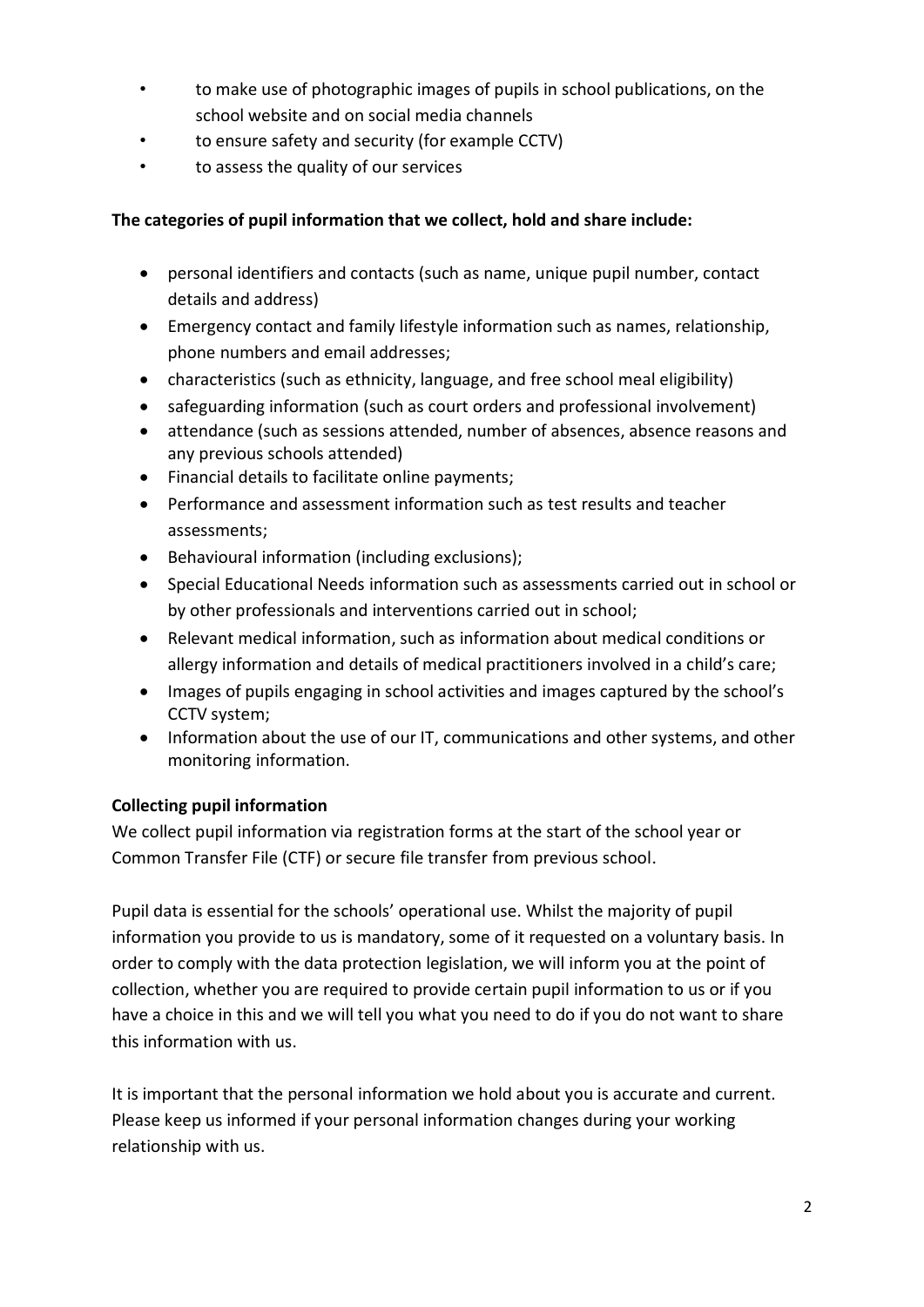### **The Lawful Basis on Which We Use This Information**

Under the General Data Protection Regulation (GDPR), the lawful bases we rely on for processing pupil information are:

- Consent: the individual has given clear consent to process their personal data for a specific purpose;
- Legal obligation: the processing is necessary to comply with the law (not including contractual obligations);
- Vital interests: the processing is necessary to protect someone's life.
- Public task: the processing is necessary to perform a task in the public interest or for official functions, and the task or function has a clear basis in law; and
- The Education Act 1996: for Departmental Censuses 3 times a year. More information can be found at: [https://www.gov.uk/education/data-collection-and](https://www.gov.uk/education/data-collection-and-censuses-for-schools)[censuses-for-schools.](https://www.gov.uk/education/data-collection-and-censuses-for-schools)

We need all the categories of information in the list above primarily to allow us to comply with legal obligations. Please note that we may process information without knowledge or consent, where this is require or permitted by law.

# **Storing pupil data**

Lady Margaret Primary School keep pupil data on computer systems and also on paper.

Except as required by law, the School only retains information about pupils for as long as necessary in accordance with timeframes imposed by law and our internal policy.

The length of time for which we hold pupil data varies according to the type of data. More information can be found in our **Information Management Policy**, which can be found on our website.

We hold a pupil's education records securely until they change school. Their records will then be transferred to their new school, where they will be retained until the pupil reaches the age of 25, after which they are safely destroyed.

There are strict controls on who can see this information. We will not share personal data if you have advised us that you do not want it shared unless it is the only way we can make sure you stay safe and healthy or we are legally required to do so.

# **Sharing data**

We may need to share your data with third parties where it is necessary. There are strict controls on who can see your information. We will not share your data if you have advised us that you do not want it shared unless it's the only way we can make sure you stay safe and healthy or we are legally required to do so.

We share pupil information with:-

The Department for Education (DfE) - on a statutory basis under section 3 of The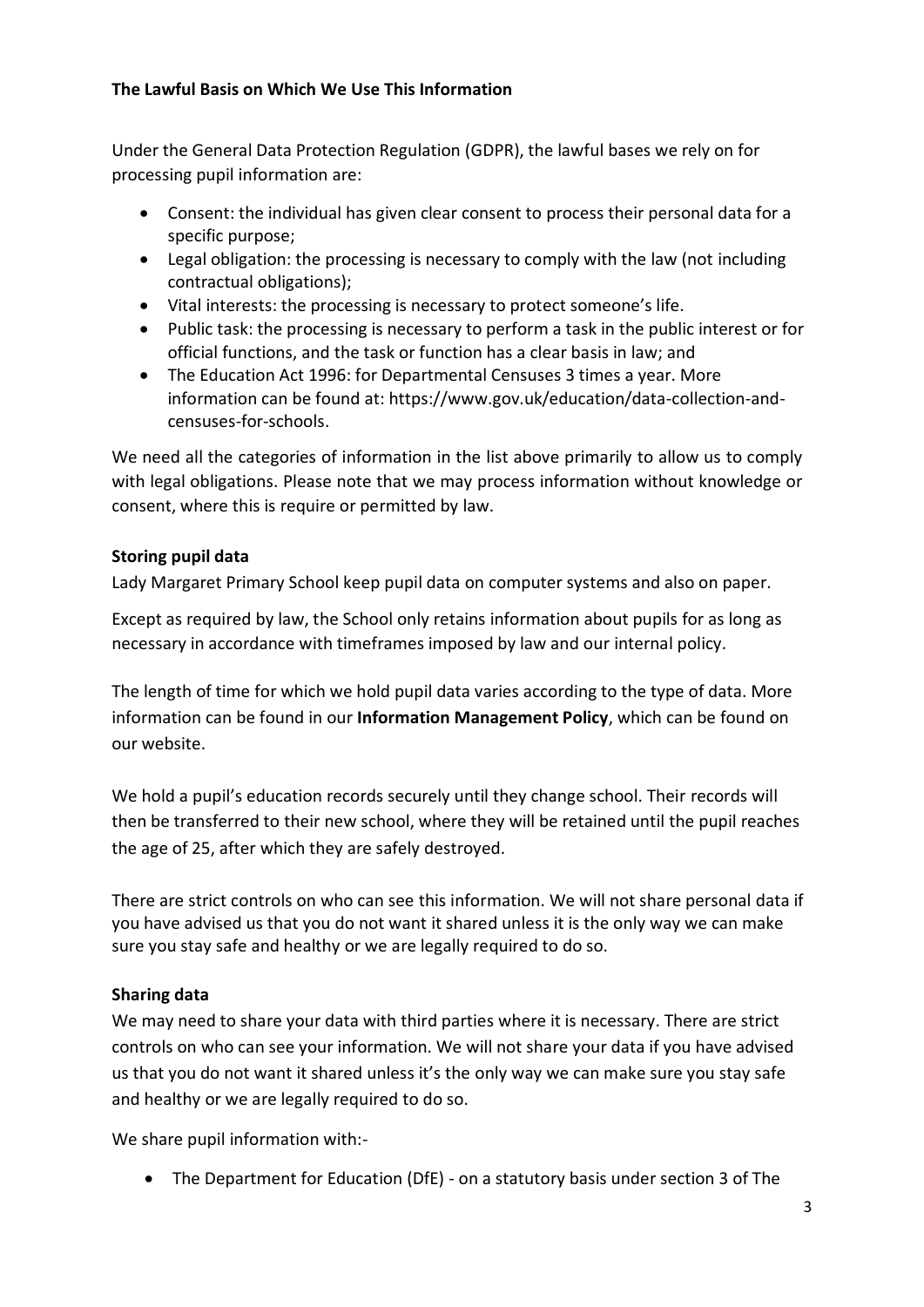Education (Information About Individual Pupils) (England) Regulations 2013;

- Ofsted;
- Our local authority (Ealing Council) and their commissioned providers of local authority services;
- NHS for example local healthcare professionals working with specific pupils
- Welfare services such as social care
- Law enforcement officials such as the police, HMRC;
- Other schools that pupils have attended/will attend;
- Professional advisers and consultants;
- $\bullet$  Support service providers to enable them to provide the support service we have contracted them for;
- Selected third party software providers;
- Other professionals working with specific pupils as part of early interventions;
- The school catering company (Harrison Catering)

Information will be provided to those agencies securely or anonymised where possible.

The recipient of the information will be bound by confidentiality obligations, we require them to respect the security of your data and to treat it in accordance with the law.

We may transfer your personal information outside the EU. If we do, you can expect a similar degree of protection in respect of your personal information.

### **Why we share pupil information**

We do not share information about our pupils with anyone without consent unless the law and our policies allow us to do so.

The Department for Education (DfE) collects personal data from educational settings and local authorities via various statutory data collections. We are required to share information about our pupils with the Department for Education (DfE) either directly or via our local authority for the purpose of those data collections, under section 3 of The Education (Information about Individual Pupils) (England) Regulations 2013.

All data is transferred securely and held by DfE under a combination of software and hardware controls, which meet the current [government security policy framework.](https://www.gov.uk/government/publications/security-policy-framework)

For more information, please see 'How Government uses your data' section.

We may be required to share information about our pupils with the local authority to ensure that they can conduct their statutory duties under the [Schools Admission Code,](https://www.gov.uk/government/publications/school-admissions-code--2) including conducting Fair Access Panels.

### **Data collection requirements:**

To find out more about the data collection requirements placed on us by the Department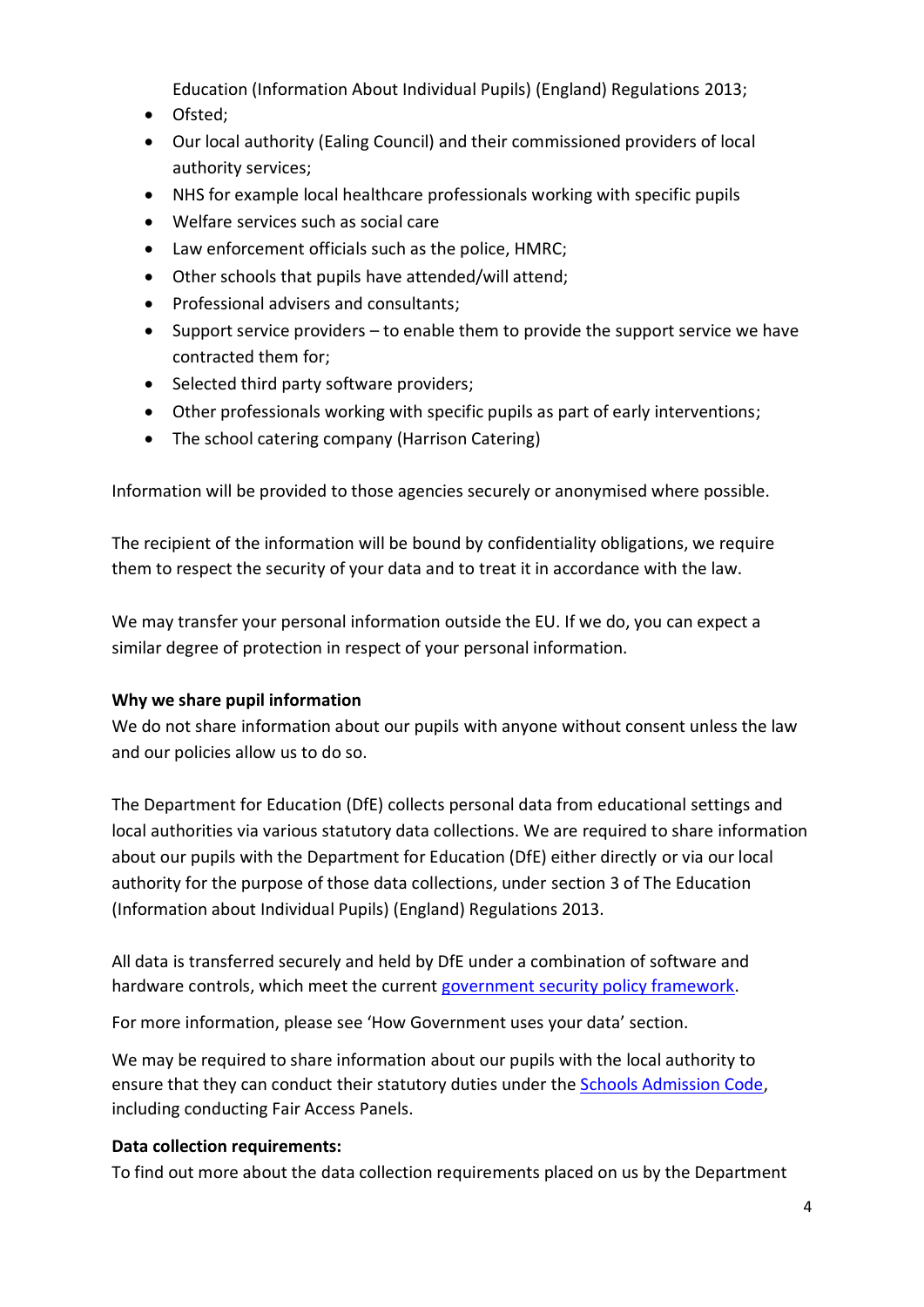for Education (for example; via the school census) go to [https://www.gov.uk/education/data-collection-and-censuses-for-schools.](https://www.gov.uk/education/data-collection-and-censuses-for-schools)

## **Third Party software Providers**

Data is also shared with selected third party software providers. This enables pupils to access their own learning programmes from multiple providers in and out of school. All providers are checked by the school to ensure they comply with the GDPR and satisfy the criteria of the DfE's guidance for Cloud software.

## **Security**

We have put in place measures to protect the security of your information (i.e. against it being accidentally lost, used or accessed in an unauthorised way).

# **The National Pupil Database (NPD)**

Much of the data about pupils in England goes on to be held in the National Pupil Database (NPD).

The NPD is owned and managed by the Department for Education and contains information about pupils in schools in England. It provides invaluable evidence on educational performance to inform independent research, as well as studies commissioned by the department.

It is held in electronic format for statistical purposes. This information is securely collected from a range of sources including schools, local authorities and awarding bodies. To find out more about the NPD, go to

https://www.gov.uk/government/publications/national-pupil-database-user-guide-andsupporting-information

Sharing by the Department

The law allows the Department to share pupils' personal data with certain third parties, including:

- schools
- local authorities
- researchers
- organisations connected with promoting the education or wellbeing of children in England
- other government departments and agencies
- organisations fighting or identifying crime

For more information about the Department's NPD data sharing process, please visit: https://www.gov.uk/data-protection-how-we-collect-and-share-research-data

Organisations fighting or identifying crime may use their legal powers to contact DfE to request access to individual level information relevant to detecting that crime. Whilst numbers fluctuate slightly over time, DfE typically supplies data on around 600 pupils per year to the Home Office and roughly 1 per year to the Police.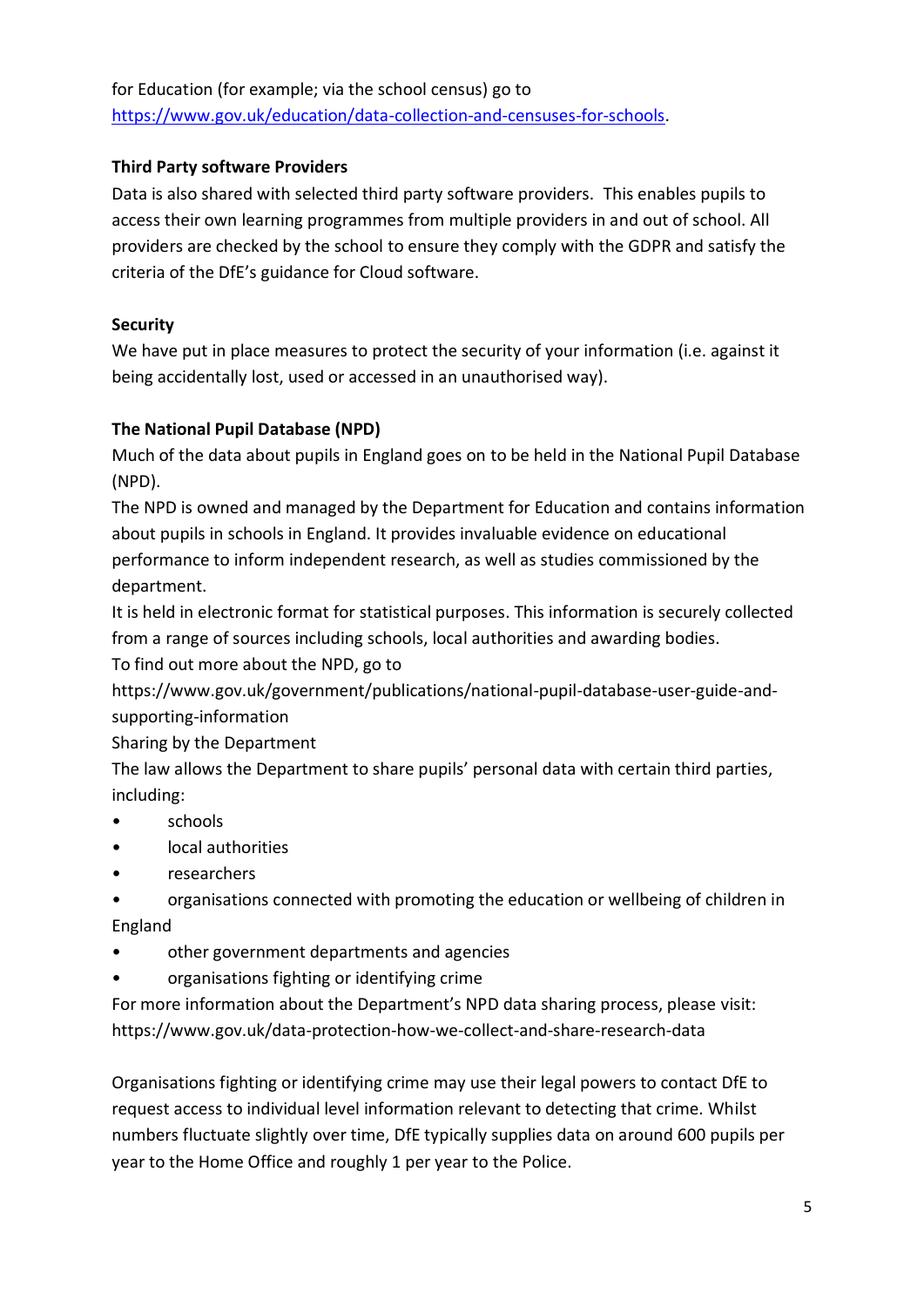For information about which organisations the Department has provided pupil information, (and for which project) or to access a monthly breakdown of data share volumes with Home Office and the Police please visit the following website:

<https://www.gov.uk/government/publications/dfe-external-data-shares>

#### **How to find out what personal information DfE hold about you**

Under the terms of the Data Protection Act 2018, you are entitled to ask the Department:

- if they are processing your personal data
- for a description of the data they hold about you
- the reasons they're holding it and any recipient it may be disclosed to
- for a copy of your personal data and any details of its source

If you want to see the personal data held about you by the Department, you should make a 'subject access request'. Further information on how to do this can be found within the Department's personal information charter that is published at the address below:

[https://www.gov.uk/government/organisations/department-for-education/about/personal](https://www.gov.uk/government/organisations/department-for-education/about/personal-information-charter)[information-charter](https://www.gov.uk/government/organisations/department-for-education/about/personal-information-charter)

To contact DfE:<https://www.gov.uk/contact-dfe>

#### **Requesting access to your personal data**

Under GDPR, parents and pupils have the right to request access to information about them that we hold. To make a request for your personal information, or be given access to your child's educational record, please contact Amanda Hancock, School Business Manager:

You also have the right to:

- object to processing of personal data that is likely to cause, or is causing, damage or distress
- prevent processing for the purpose of direct marketing
- object to decisions being taken by automated means
- in certain circumstances, have inaccurate personal data rectified, blocked, erased or destroyed; and
- claim compensation for damages caused by a breach of the Data Protection regulations

If you want to exercise any of the above rights, please contact Amanda Hancock, School Business Manager.

If you have a concern about the way we are collecting or using your personal data, you should raise your concern with us in the first instance or directly to the Information Commissioner's Office at <https://ico.org.uk/concerns/>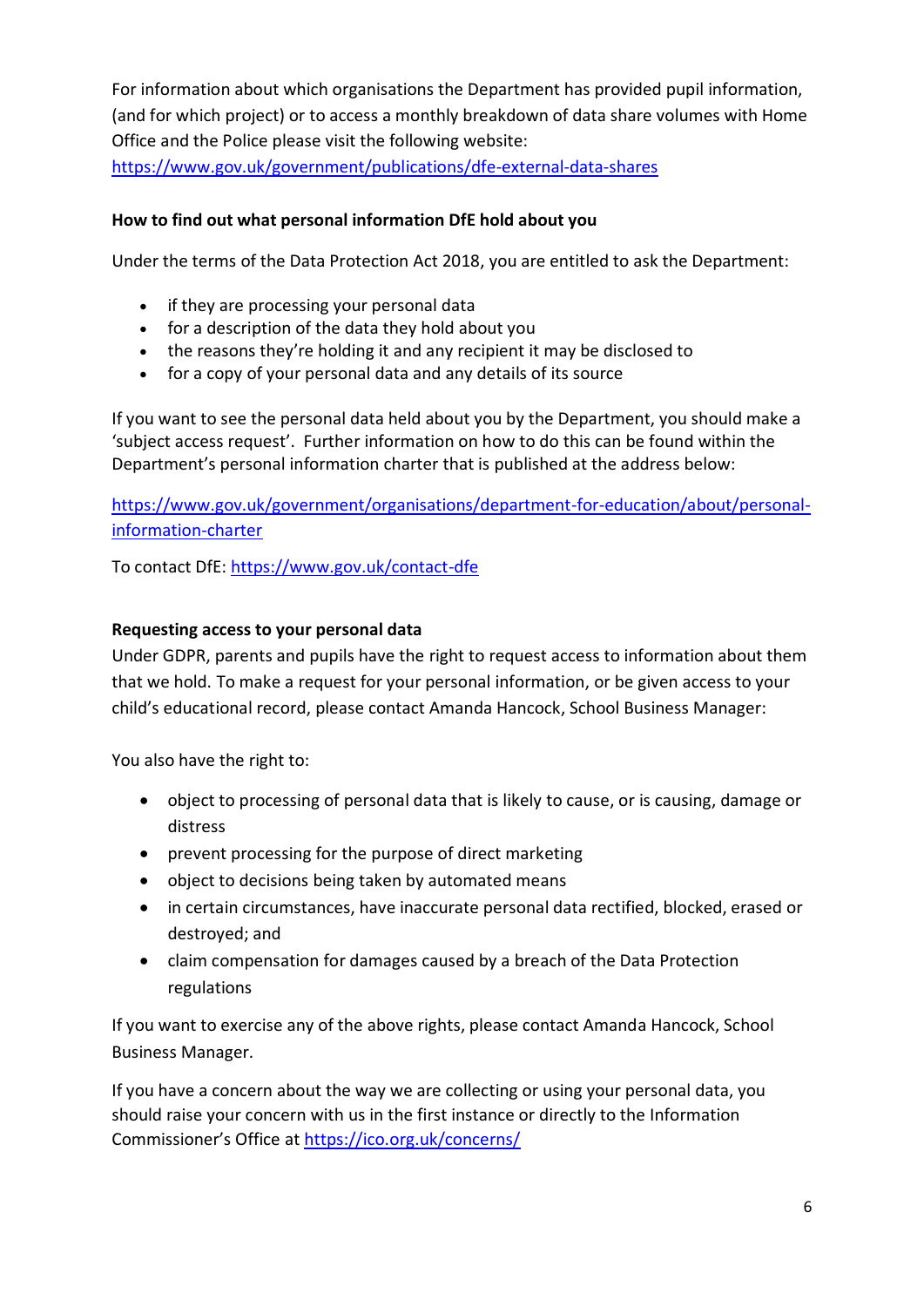We may need to request specific information from you to help us confirm your identity and ensure your right to access the information (or to exercise any of your other rights). This is another appropriate security measure to ensure that personal information is not disclosed to any person who has no right to receive it.

### **Right to Withdraw Consent**

Where we are processing your personal data with your consent, you have the right to withdraw that consent. If you change your mind, or you are unhappy with our use of your personal data, please let us know by contacting Amanda Hancock, School Business Manager.

Once we have received notification that you have withdrawn your consent, we will no longer process your information for the purpose or purposes you originally agreed to, unless we have another legitimate basis for doing so in law.

#### **Last updated**

We may need to update this privacy notice periodically so we recommend that you revisit this information from time to time. This version was last updated on **25th February 2022**

#### **Contact**

If you would like to discuss anything in this privacy notice or have a concern about the way we are collecting or using your personal data, re quest that you raise your concern with Amanda Hancock, School Business Manager

We have appointed a data protection officer (DPO) to oversee compliance with data protection and this privacy notice. If you have any questions about how we handle your personal information which cannot be resolve by Amanda Hancock, then you can contact the DPO on the details below: -

| <b>Data Protection Officer Name:</b>    | Craig Stilwell            |
|-----------------------------------------|---------------------------|
| <b>Data Protection Officer Details:</b> | Judicium Consulting Ltd,  |
|                                         | 72 Cannon Street,         |
|                                         | London,                   |
|                                         | EC4N 6AE                  |
| <b>Data Protection Officer Email:</b>   | dataservices@judicium.com |

If you need more information about how our local authority and/or DfE collect and use your information, please visit:

Our local authority at http://www.ealing.gov.uk/info/200527/your\_child\_at\_school/710/schools\_privacy\_notice or

The DfE website at